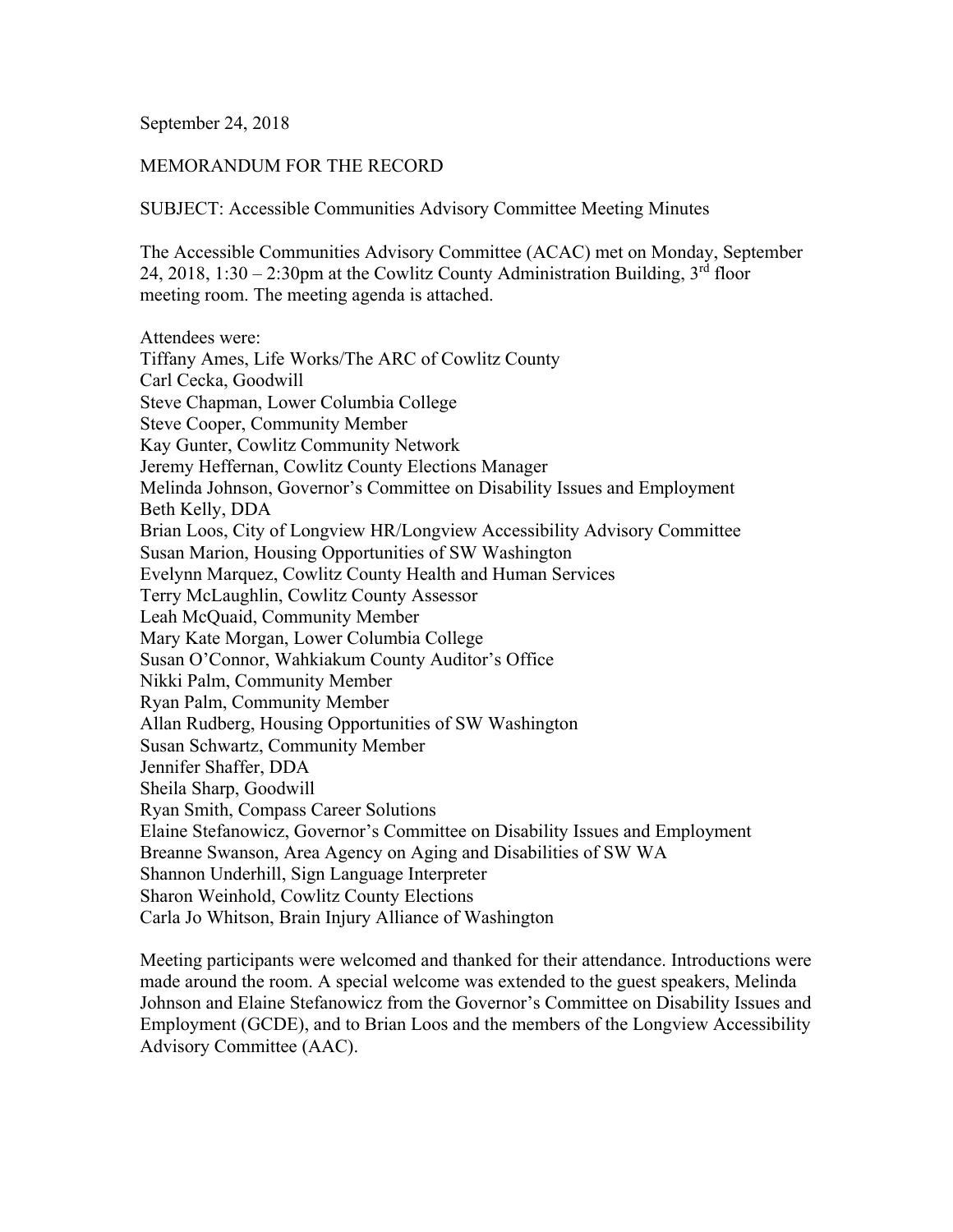## **Town Hall Meeting and Leadership Breakfast.**

Melinda Johnson provided some history and a description of the GCDE and the work they do. The Committee provides advocacy throughout the state to empower people with disabilities so they can gain equal opportunities and maximum independence. Melinda said the GCDE is currently recruiting members to fill three vacancies on the 27-member committee. The governor appoints new members to serve an initial three-year term, with an opportunity to be reappointed for a second term. Committee members can live anywhere in Washington State and must be a person with a disability, have family member(s) with a disability or work as an advocate for people with disabilities.

Melinda highlighted the Governor's Employer Awards Program that recognizes and promotes the achievements of employers and individuals who improve employment opportunities for people with disabilities. Cowlitz County's two Papa Murphy's Take and Bake Pizza stores were nominated for the award by an employee of Life Works. Award recipients will be recognized by the Governor in a ceremony in the Fall of 2018.

Elaine Stefanowicz shared information about the Youth Leadership Forum, a six-day residential leadership development program for high school juniors and seniors with disabilities. The 2018 Youth Leadership Forum was July 22-27 at Evergreen State College in Olympia. The goal is for youth with disabilities to grow personally, socially and academically, and fulfill their potential. All costs, including housing, meals, interpreters, personal care assistants, transportation, and meeting space are paid for through fundraising, state agencies and corporate donations.

Melinda spoke about the Community Outreach Program that conducts outreach, information and advocacy events in communities throughout the state. Town Hall meetings are a part of this program. The Cowlitz County Town Hall meeting will be held on Thursday, November 15, from  $5:30 - 7:30$  pm, in the Health & Science Building at Lower Columbia College. The Town Hall meeting will give Cowlitz County residents an opportunity to share local success stories for persons with disabilities, address challenges and barriers to success and propose ideas for positive change. ACAC members are encouraged to participate in the Town Hall meeting and invite others who may be interested, including organization leaders, co-workers and clients. Captioning Service and sign language interpreters will be provided. A Leadership Breakfast will follow on Friday, November 16, where community leaders will work on the issues and propose ways to alleviate the challenges and barriers identified at the Town Hall meeting.

#### **City of Longview Accessibility Advisory Committee.**

Brian Loos gave a description of the Longview AAC, which was established by city council Resolution in June 2017. The AAC is a nine-member volunteer committee with a goal of assisting and advising the City of Longview on the most appropriate ways to make its programs, services, activities and facilities accessible to all residents and visitors. AAC members are appointed by the mayor. Brian said the committee currently has all nine members and met for the first time in July 2018. The committee is developing a plan and creating a website. The committee is surveying the public for input